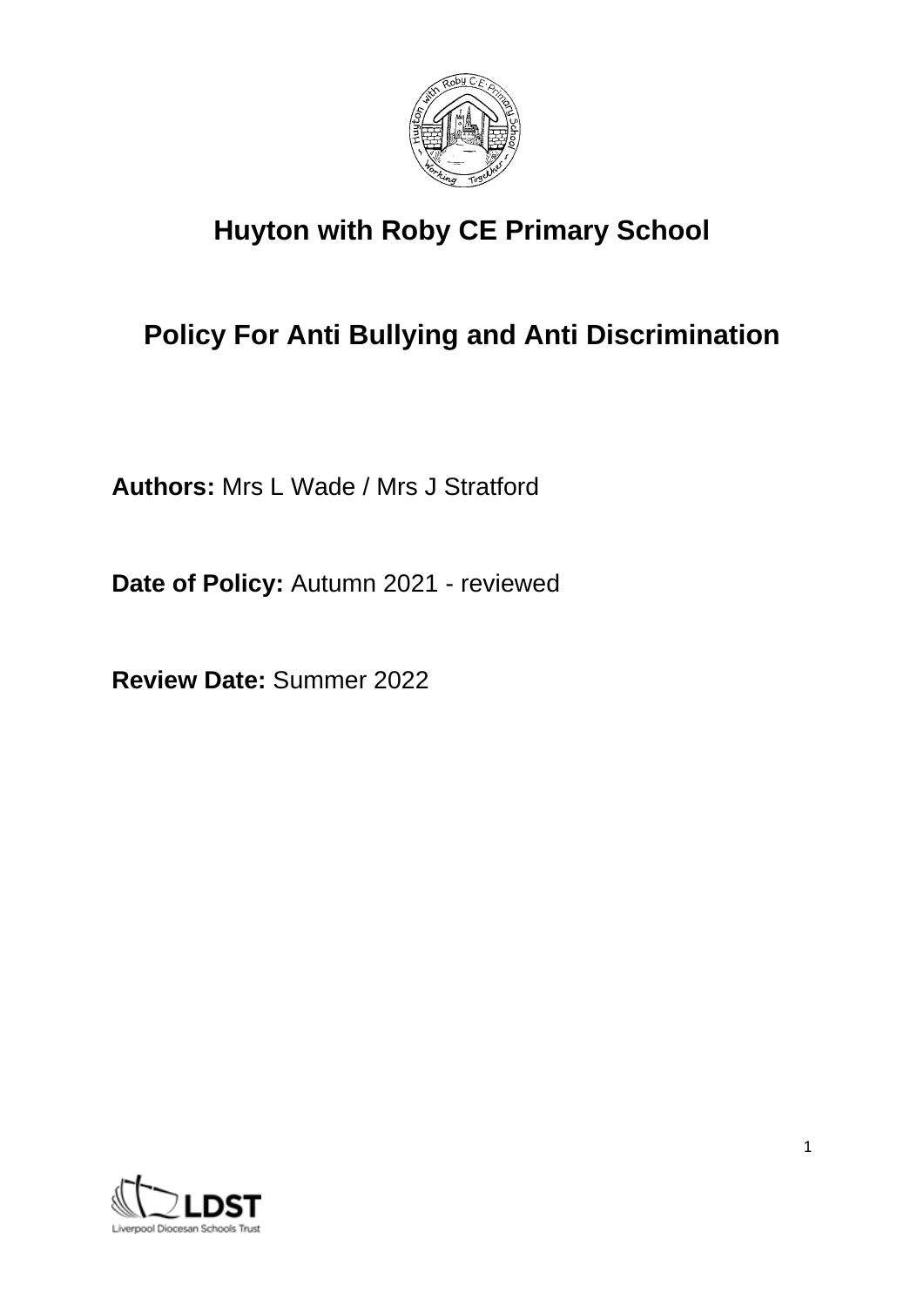## **Introduction**

We acknowledge the Schools Standards and Framework Act 1998 that clearly states that all schools must have in place an Anti-Bullying Policy that outlines procedures in order to prevent bullying among pupils.

We have a duty of care to protect pupils from bullying as part of our responsibility to provide a safe, secure, caring and friendly school environment for all the children in order to protect them from those who wish to deliberately hurt them either physically or emotionally

Under no circumstances will we tolerate any form of bullying and all incidents of bullying will be dealt with promptly and effectively.

We wish to work closely with the School Council and to hear their views and opinions as we acknowledge and support Article 12 of the United Nations Convention on the Rights of the Child that children should be encouraged to form and express their views.

## **Aims and Objectives**

- To develop a school environment that is both safe and secure for all pupils.
- To have in place established systems that will deal with incidents of bullying
- To develop confident children who will notify staff of any incidents of bullying.
- To inform everyone connected with the school of the schools anti-bullying policy
- To become a "telling school"

Our priorities are that:

- Records are kept of all incidents of bullying
- Children will feel safe in school.
- Their parents/carers will have confidence in school policies and practice
- All staff will be familiar with and implement school policy and procedures and know the responsibilities of each person in the eradication of bullying.
- Bullying will be reduced in our school
- Incidents will be dealt with effectively and consistently with sanctions given if appropriate, refer to school behaviour policy.
- Dissatisfaction and conflict between children and young people, schools and parents/carers will be avoided.
- Children are actively discouraged from fighting back
- Children's views are taken seriously and acted upon by both the staff and the children.

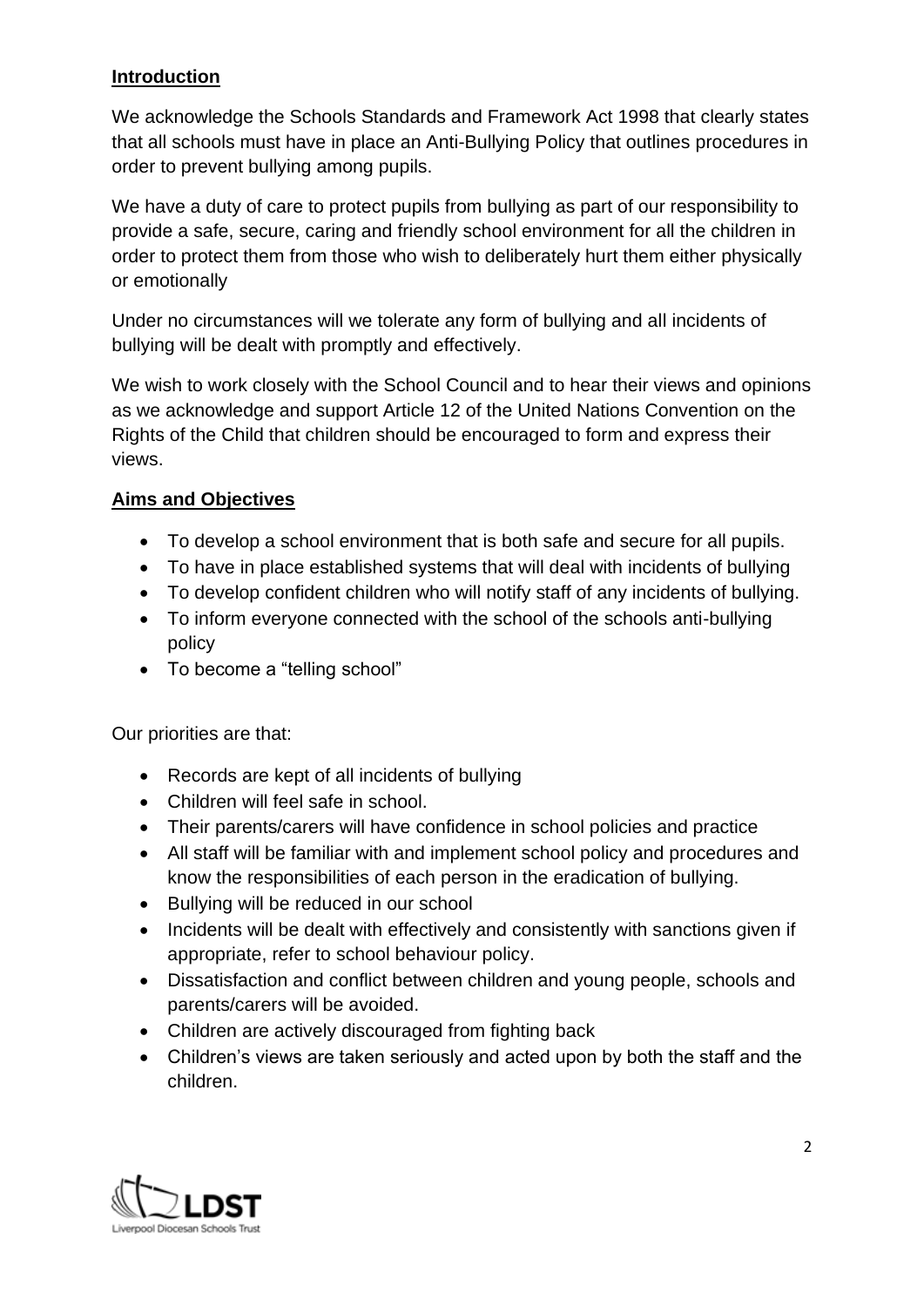# **Definition of Bullying**

•We define bullying as action that is: Consistent and persistent, i.e. repeated Intentional, i.e. that the target will be harmed Power/control, i.e. the perpetrator finds a weakness/ vulnerability Unprovoked, i.e. not revenge driven **• Bullying can take any of these main forms: Physica**l (hitting, kicking, theft) **Verbal** (name calling including using racist, homophobic or disability remarks) **Racial, sexual or homophobic bullying. Emotional –** threatening, intimidating or humiliating someone **Indirect** (spreading rumours, excluding someone from social groups) **Cyber Bullying –** bullying that happens on line. **Bullying someone because they have a disability.** 

#### **Pupils who are being bullied may show changes in behaviour, and they may:**

- Be scared to walk to and from school
- Refuse to go to school
- Concentrate less in class
- Be reluctant to go out to play
- Cling to adults in the playground
- Begin hurting others for no apparent reason
- Complain of hunger
- Have unexplained injuries
- Become withdrawn, distressed or anxious
- Refuse to say what the problem is
- Have possessions that go missing regularly

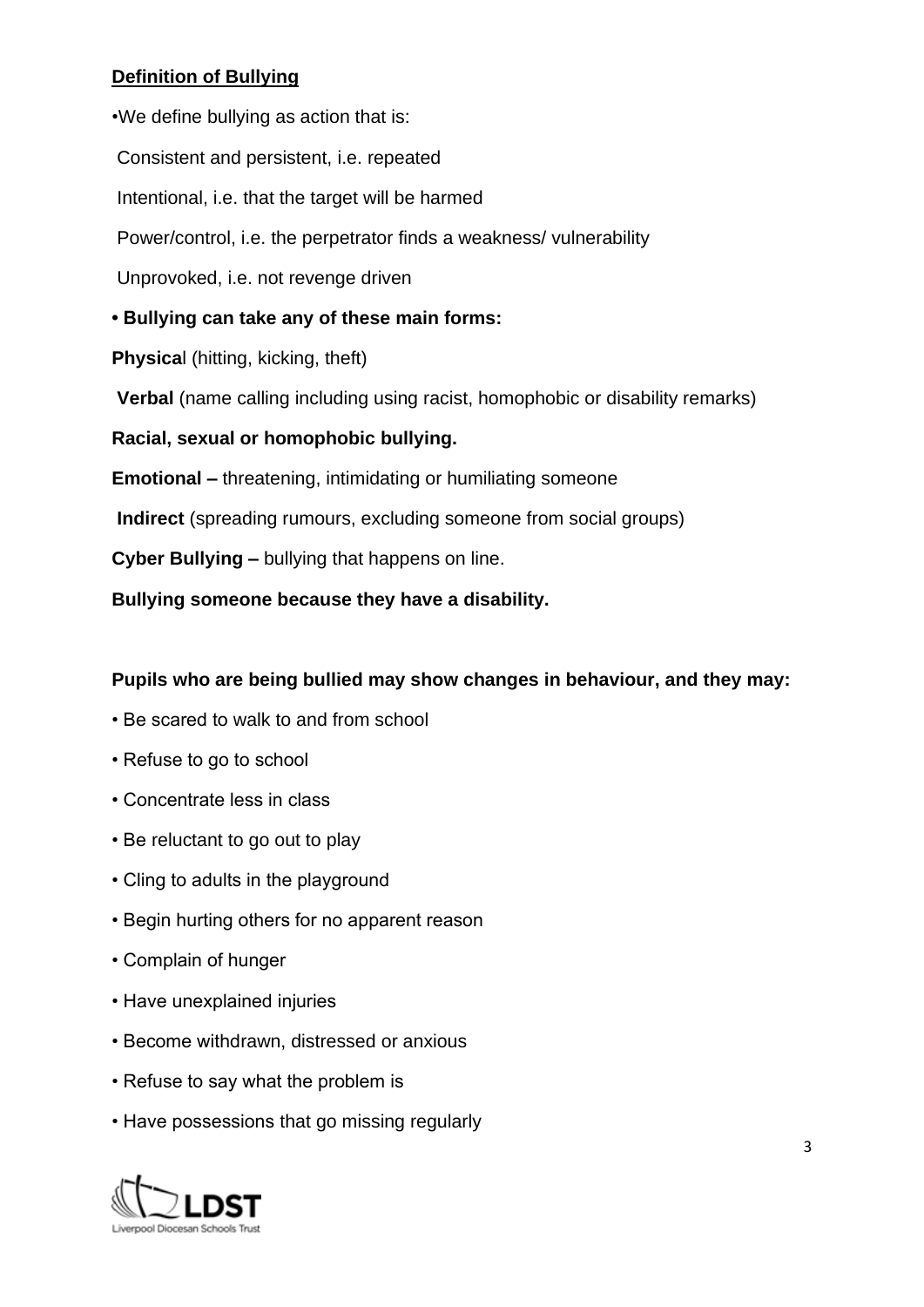- Have nightmares
- Give unlikely excuses to explain any of the above
- Try to be like their peer group (i.e. operating below their academic ability)

# **The role of pupils**

• Children are invited to tell us their views about a range of school issues, including bullying, through annual pupil questionnaires and through the school council meetings, PSHE sessions in class. (Personal, Social, Health Education)

• Pupils are also encouraged to talk about any concerns or worries they have.

These comments are listened to by the Pastoral Care Manager, teachers or support staff who will then decide on a course of appropriate action.

• Any child who is worried about the behaviour of another child towards them must tell a member of staff, who they trust, as soon as possible in order that we can become a telling school.

• Firstly by class teacher / support staff who will then inform the Pastoral Care Manager/team.

#### **The role of parents**

• Parents, who are concerned that their child might be being bullied, or who suspect that their child may be the perpetrator of bullying, should contact their child's class teacher or the Pastoral Care Manager.

• If they are not satisfied with the response, they should contact the key stage leader, Pastoral Care Manager or Headteacher.

• If they remain dissatisfied, they should follow the school's complaints procedure, details from the school office staff.

• Parents have a responsibility to support the school's anti-bullying policy, actively encouraging their child to be a positive member of the school.

• Parents have the responsibility to work positively with the adults in school to resolve any bullying issues concerning their children.

#### **The role of Teachers and Support Staff**

• All the staff in our school to take all forms of bullying seriously, and to actively promote positive behaviour in order to prevent it from taking place.

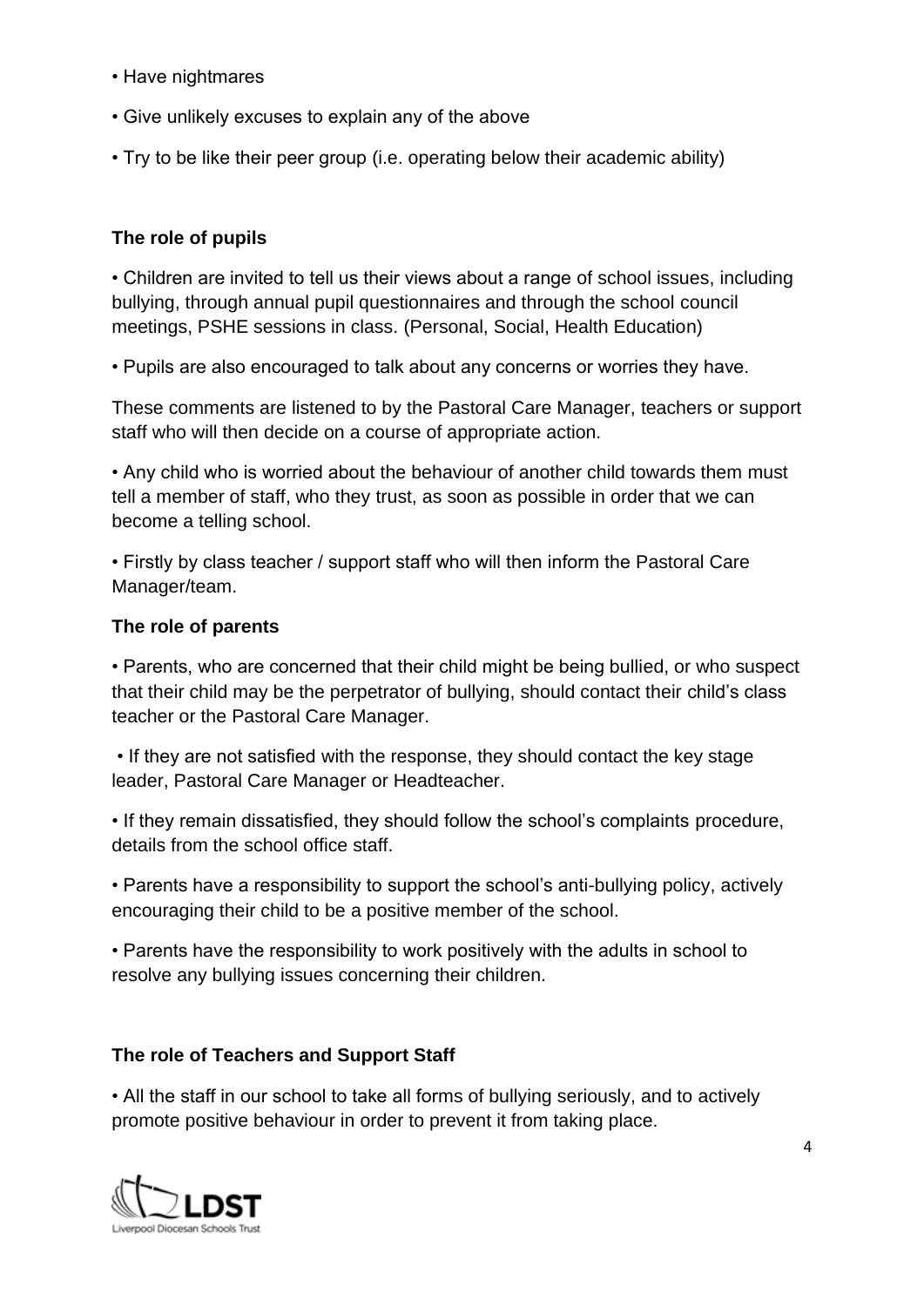• All staff to promote an ethos of "a telling school," in which every child feels confident that by telling, the bullying will not get any worse and actually, will stop.

• All staff to use the "no blame" approach to encourage children to speak openly about any incidents they perceive as bullying.

• All staff, particularly the class teacher to monitor the behaviour of both the"victim" and the "bully" after reported bullying incidents.

• All staff to follow the procedures as laid out in the class behaviour log

• All class teachers to ensure that all relevant information regarding any bullying issues are passed on to the children's new class teacher at the end of year handover sesiions.

• All class teachers to keep parents regularly updated and informed of all relevant bullying issues regarding their children.

• All staff to follow procedures as set out later in this policy.

## **The role of the Headteacher**

• It is the responsibility of the Headteacher to implement the school anti-bullying policy, and to ensure that all staff (both teaching and support staff) are aware of it, and know how to identify and deal with incidents of bullying.

• The Headteacher to inform chair of governors and member(s) of leadership team of any serious bullying issues in school.

• The Headteacher delegates to the leadership team the responsibility to ensure that all teaching and support staff receive training to enable them to identify and deal with all incidents of bullying.

• The Headteacher and the leadership team set the school climate of mutual support and praise for success, so making bullying less likely.

#### **The role of Governors**

• The Governors will be informed of very serious incidents of bullying by theHeadteacher or her designated deputy.

# **Procedures for teachers and support staff to follow in dealing with issues of bullying**

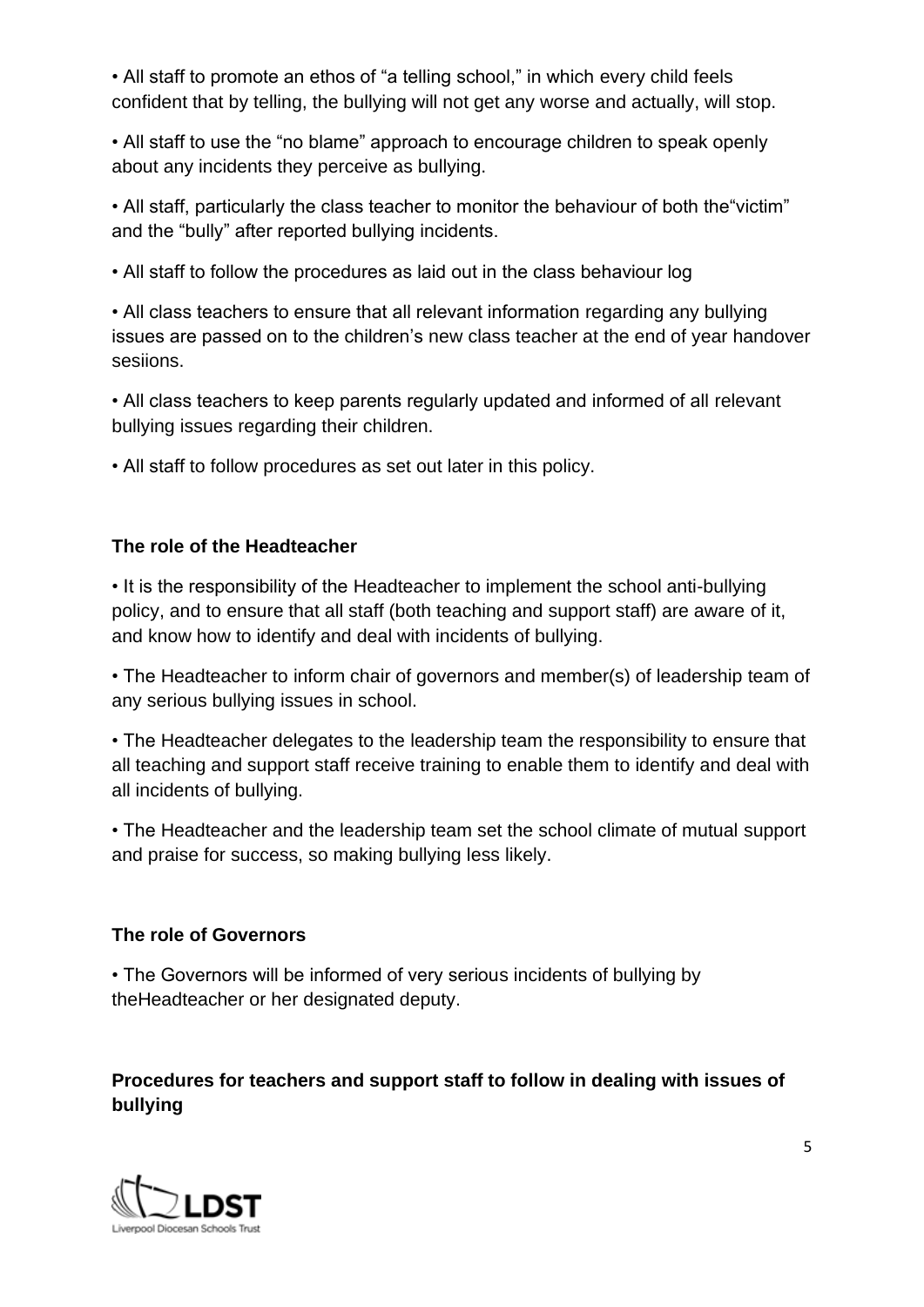• All staff will respond calmly and consistently to all allegations and incidents of bullying at school. They will be taken seriously by all staff and be dealt with impartially and promptly.

All those involved will have the opportunity to be heard.

Staff will protect and support all children involved whilst allegations and incidents are investigated and resolved.

The following step-by-step procedure will be used for reporting and responding to bullying allegations or incidents:

**• When children report incidences of bullying to any member of staff.**

Staff **should never promise to keep it a secret** and it is essential that they inform the Pastoral Care Manager/team and their line manager and in very urgent circumstances Headteacher/ Deputy Headteacher or Pastoral Care Manager of the incident on the day it was reported to them

• Staff will talk to the "victim(s)"about the bullying incident and assess how they feel, then take the appropriate action.

• Staff will make sure the victim(s) feels safe.

• Appropriate advice will be given to help the victim(s).

• Staff will listen and speak to all children involved about the incident separately and will make a concise written record, see the bullying incident form, of the conversations. Copies will be given to the Pastoral Care Manager, SENCO, Headteacher and children's class teacher and this information will form part of the handover information as children move classes.

• Parents to be informed of all bullying issues by the class teacher via telephone call or letter or invited into school by the class teacher.

• Parents, the class teacher and Pastoral Care Manager will work in partnership to ensure that the children overcome any issues related to bullying and agree to meet regularly to discuss and share information regarding any related bullying issues.

• The problem/s will be identified and possible solutions suggested.

• Staff will attempt to adopt a problem solving approach which will move children on from them having to justify their behaviour.

• Appropriate action will be taken quickly to end the bullying behaviour or threats of bullying, by the class teacher, in consultation with their line manager and the Pastoral Care Manager.

• Staff will reinforce to the bully that their behaviour is unacceptable.

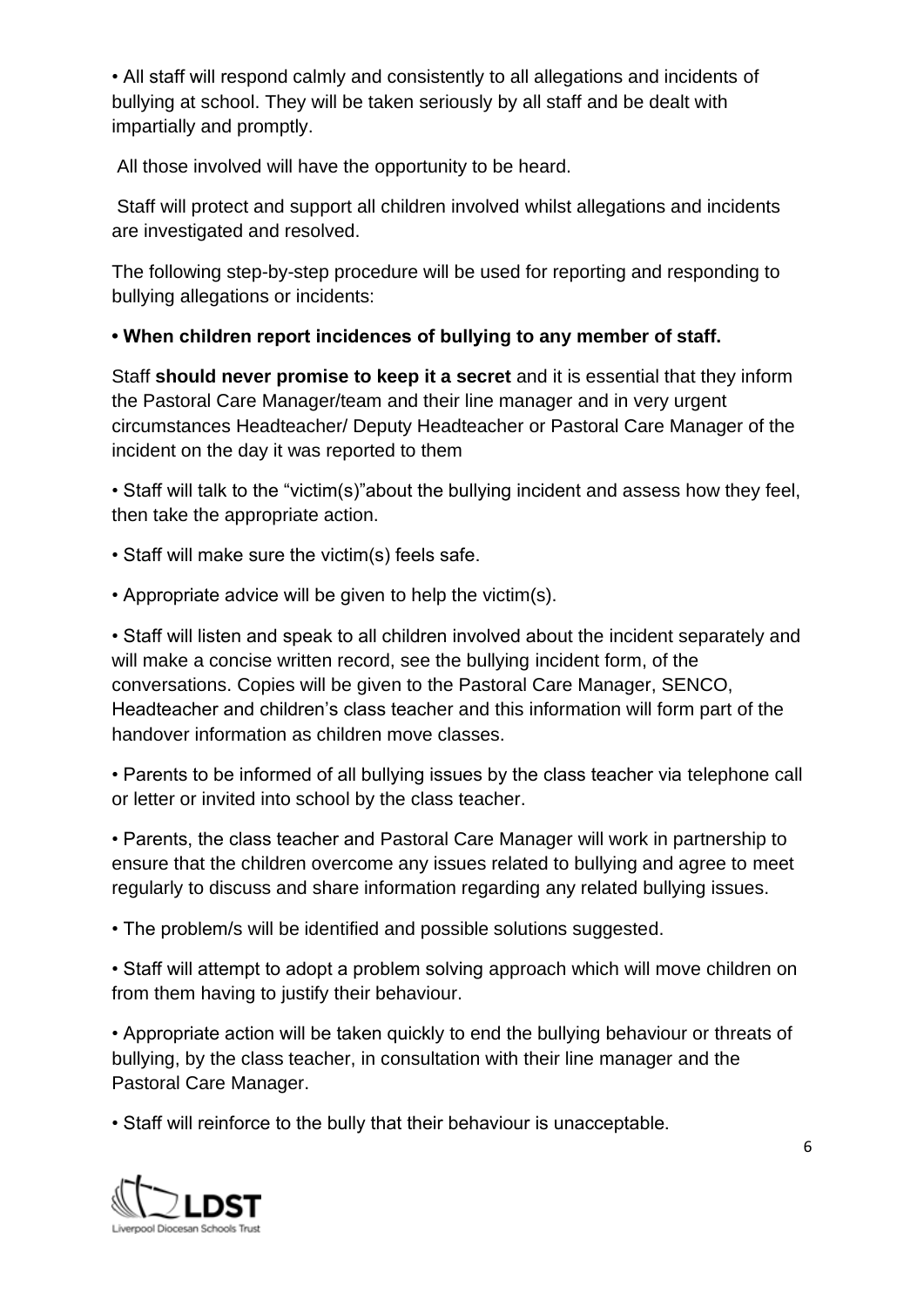• The bully (bullies) may be asked to genuinely apologise. Other consequences may take place and appropriate sanctions applied. See later inthe policy.

#### • **If possible, the pupils will be reconciled.**

• An attempt will be made, and support given, to help the bully (bullies) understand and change his/her/their behaviour.

**• In cases where children's bullying issues cannot be reconciled,** the incidents will be recorded by staff and their team leader on the standard Incident Report Sheet. All reports will be kept in a file in the Head teacher's welfare file and in class teachers' behaviour record book.

• After the incident has been investigated and dealt with, each case will be monitored and parents informed of the outcomes to ensure repeated bullying does not take place.

• If necessary and appropriate, the Child Protection Officer in school, SocialCare or police will be consulted.

#### **The following sanctions may be used:**

• Apologies made to the victim(s) verbally or in writing

• Lose playtimes and lunchtimes (stay with staff member and complete tasks as set by class teacher)

• Parents will be invited in to school to meet with the class teacher and/or a member of the Senior Leadership Team.

• Go on a behaviour plan/ target card as compiled by Class teacher/Pastoral Care Manager/SENCO/Head or Deputy Headteacher's.

• Be removed from class and work in another part of the school building.

• Report to the Headteacher, Deputy Headteacher, Pastoral Care Manager or key stage leader

• Be withdrawn from participation in school visits, clubs and events not essential to the curriculum.

- Fixed term exclusion
- Permanent exclusion

# **Support for the victim(s) of bullying:**

• The Pastoral Team to work with the victim(s) and their parents to ensure that the children feel safe in school.